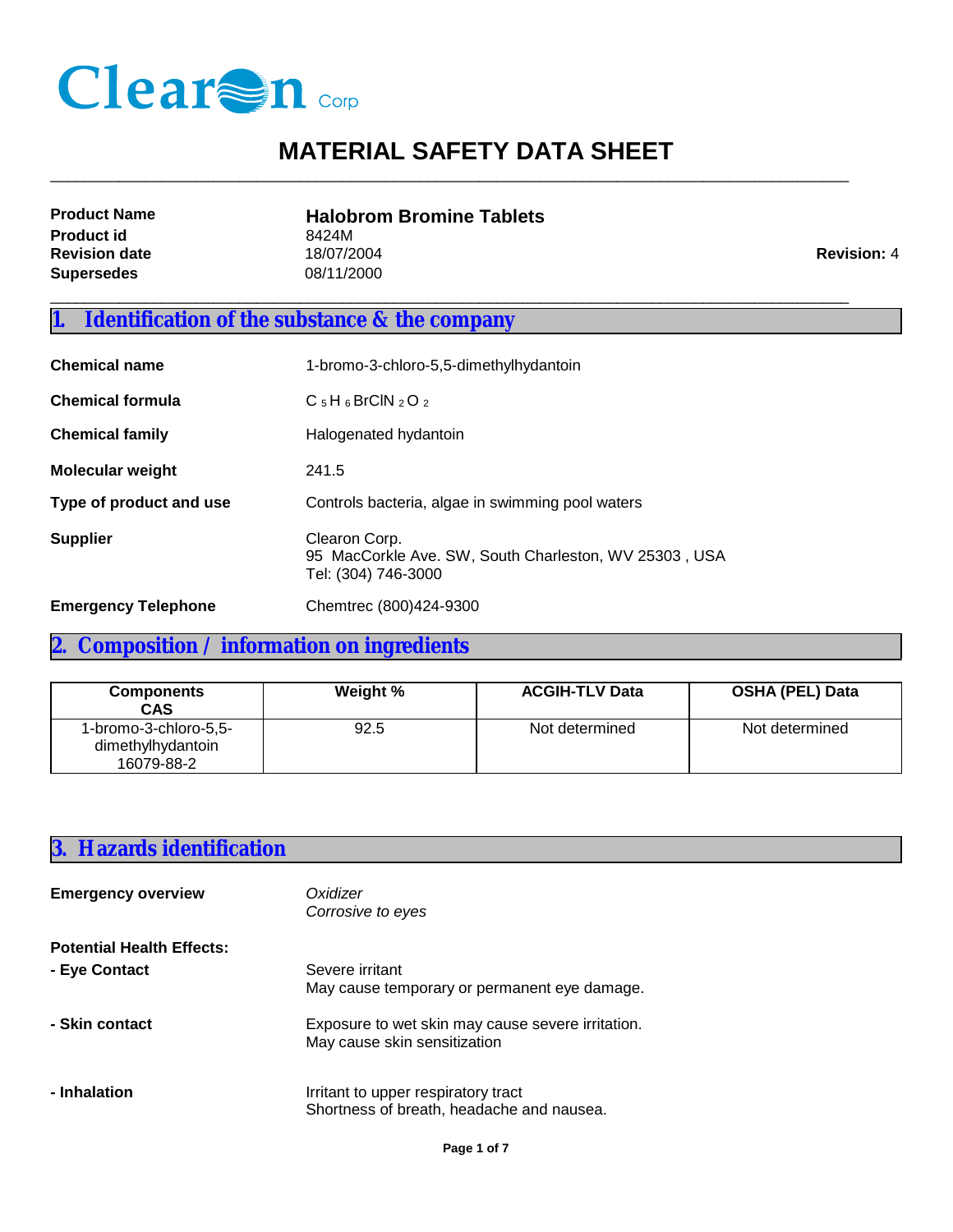

 $\_$  ,  $\_$  ,  $\_$  ,  $\_$  ,  $\_$  ,  $\_$  ,  $\_$  ,  $\_$  ,  $\_$  ,  $\_$  ,  $\_$  ,  $\_$  ,  $\_$  ,  $\_$  ,  $\_$  ,  $\_$  ,  $\_$  ,  $\_$  ,  $\_$  ,  $\_$  ,  $\_$  ,  $\_$  ,  $\_$  ,  $\_$  ,  $\_$  ,  $\_$  ,  $\_$  ,  $\_$  ,  $\_$  ,  $\_$  ,  $\_$  ,  $\_$  ,  $\_$  ,  $\_$  ,  $\_$  ,  $\_$  ,  $\_$  ,

| <b>Product Name</b><br><b>Product id</b><br><b>Revision date</b><br><b>Supersedes</b> | <b>Halobrom Bromine Tablets</b><br>8424M<br>18/07/2004<br><b>Revision: 4</b><br>08/11/2000                                                                                                                                  |  |
|---------------------------------------------------------------------------------------|-----------------------------------------------------------------------------------------------------------------------------------------------------------------------------------------------------------------------------|--|
| <b>NFPA Ratings (Scale 0-4)</b>                                                       | Health = $3$ , Fire = 0, Reactivity = 1.                                                                                                                                                                                    |  |
| <b>HMIS Ratings (Scale 0-4)</b>                                                       | Health = $3$ , Fire = 0, Reactivity = 1.                                                                                                                                                                                    |  |
| <b>First-aid measures</b>                                                             |                                                                                                                                                                                                                             |  |
| Eye contact                                                                           | Holding the eyelids apart, flush eyes promptly with copious flowing water for at least<br>20 minutes. Get medical attention immediately.                                                                                    |  |
| <b>Skin contact</b>                                                                   | Remove contaminated clothing. Wash skin thoroughly with mild soap and plenty of<br>water for at least 15 minutes. Wash clothing before re-use.<br>Get medical attention immediately.                                        |  |
| <b>Inhalation</b>                                                                     | In case of dust inhalation or breathing fumes released from heated material, remove<br>person to fresh air.<br>Keep him quiet and warm. Apply artificial respiration if necessary and get medical<br>attention immediately. |  |
| Ingestion                                                                             | If swallowed, wash mouth thoroughly with plenty of water. Get medical attention<br>immediately.                                                                                                                             |  |
|                                                                                       | NOTE: Never give an unconscious person anything to drink.                                                                                                                                                                   |  |
| Note to physician                                                                     | Corrosive. No specific antidote.<br>Treat symptomatically and supportively. In case of ingestion DO NOT induce vomiting.                                                                                                    |  |

## **5. Fire - fighting measures**

| <b>Flash point</b><br><b>Flammable/Explosion limits</b><br><b>Auto-ignition temperature</b><br>Suitable extinguishing media<br><b>Fire fighting procedure</b> | None<br>Not flammable<br>Not applicable<br>Dry powder, carbon dioxide or water spray<br>Cool containers with water spray. In closed stores, provide fire-fighters with self-<br>contained breathing apparatus in positive pressure mode. |
|---------------------------------------------------------------------------------------------------------------------------------------------------------------|------------------------------------------------------------------------------------------------------------------------------------------------------------------------------------------------------------------------------------------|
| Unusual fire and explosion<br>hazards                                                                                                                         | Strong oxidizing agent.<br>Forms explosive mixtures with combustible, organic or other easily oxidizable<br>materials.<br>When heated to decomposition, may release poisonous and corrosive fumes of HBr,<br>NO <sub>x</sub> and HCI.    |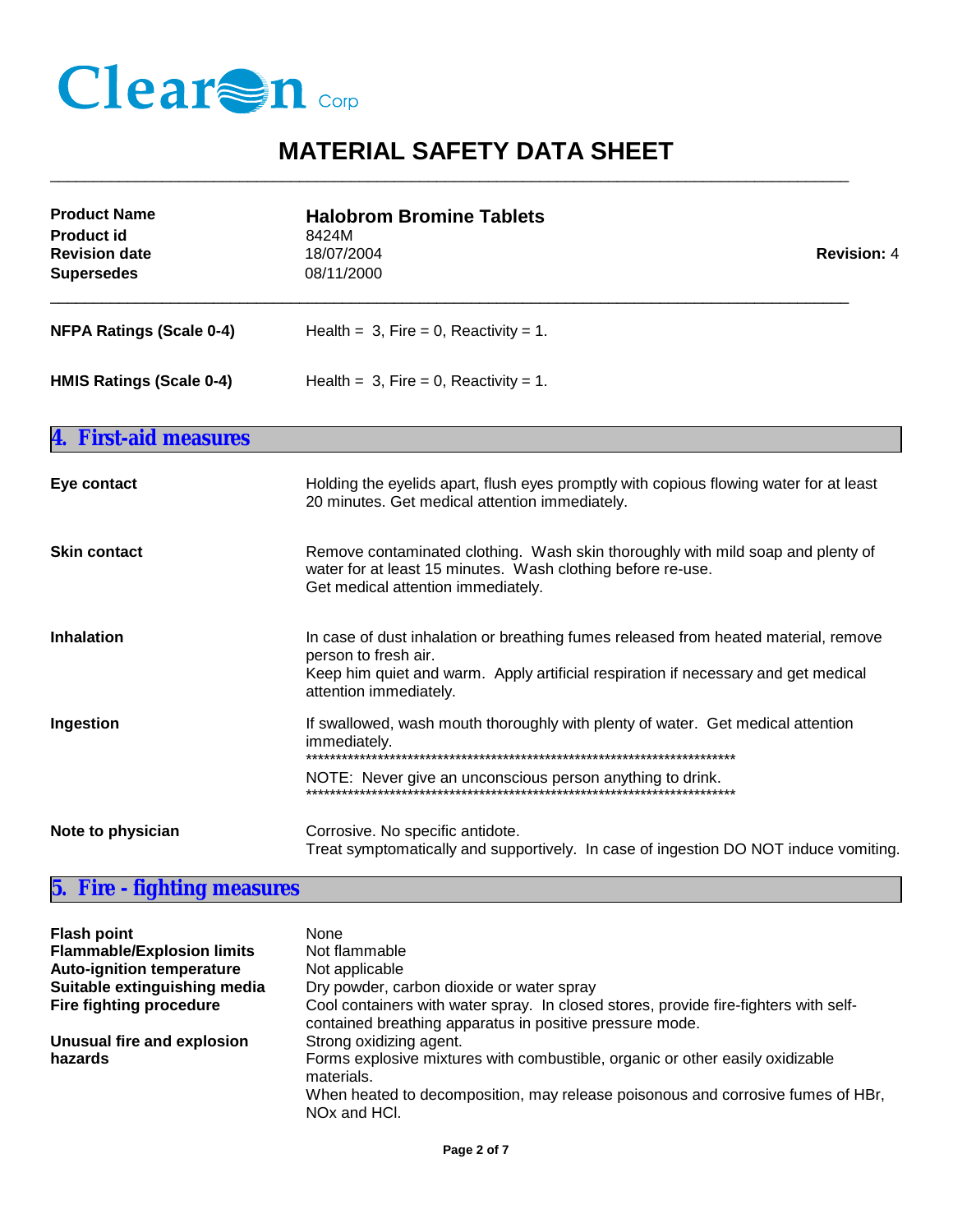

| <b>Product Name</b>  | <b>Halobrom Bromine Tablets</b> |                    |
|----------------------|---------------------------------|--------------------|
| <b>Product id</b>    | 8424M                           |                    |
| <b>Revision date</b> | 18/07/2004                      | <b>Revision: 4</b> |
| Supersedes           | 08/11/2000                      |                    |

 $\_$  ,  $\_$  ,  $\_$  ,  $\_$  ,  $\_$  ,  $\_$  ,  $\_$  ,  $\_$  ,  $\_$  ,  $\_$  ,  $\_$  ,  $\_$  ,  $\_$  ,  $\_$  ,  $\_$  ,  $\_$  ,  $\_$  ,  $\_$  ,  $\_$  ,  $\_$  ,  $\_$  ,  $\_$  ,  $\_$  ,  $\_$  ,  $\_$  ,  $\_$  ,  $\_$  ,  $\_$  ,  $\_$  ,  $\_$  ,  $\_$  ,  $\_$  ,  $\_$  ,  $\_$  ,  $\_$  ,  $\_$  ,  $\_$  ,

\_\_\_\_\_\_\_\_\_\_\_\_\_\_\_\_\_\_\_\_\_\_\_\_\_\_\_\_\_\_\_\_\_\_\_\_\_\_\_\_\_\_\_\_\_\_\_\_\_\_\_\_\_\_\_\_\_\_\_\_\_\_\_\_\_\_\_\_\_\_\_\_\_\_\_\_\_\_\_\_\_\_\_\_\_\_\_\_\_\_\_\_\_

#### **6. Accidental release measures**

| <b>Personal precautions</b> | Evacuate area.<br>Use dust respirator, rubber gloves and chemical safety goggles                                                                                                                                                                                                                                                                                                                           |
|-----------------------------|------------------------------------------------------------------------------------------------------------------------------------------------------------------------------------------------------------------------------------------------------------------------------------------------------------------------------------------------------------------------------------------------------------|
| Methods for cleaning up     | Sweep up, place in a suitable container and hold for waste disposal.<br>Ventilate area and wash spill site after material pickup is complete. Avoid raising dust.<br>Avoid access to streams, lakes or ponds. Additionally, if this Material Safety Data<br>Sheet is more than three years old, you should contact Clearon at the phone number<br>listed below to make certain that this sheet is current. |

| 7. Handling and storage |                                                                                                            |
|-------------------------|------------------------------------------------------------------------------------------------------------|
| <b>Handling</b>         | Keep containers tightly closed.                                                                            |
| <b>Storage</b>          | Keep away from all sources of ignition.<br>Recommended storage temperature below 30°C                      |
|                         | Store in a dry, cool, well-ventilated area away from incompatible materials (see<br>"materials to avoid"). |

**8. Exposure controls / personal protection Manufacturer's TLV-TWA Recommendation**  $0.1$  mg/m<sup>3</sup> **Ventilation requirements** Use local exhaust as necessary, especially under dusty conditions. Ventilation must be sufficient to maintain atmospheric concentration below exposure limit. **Personal protective equipment:**  - Respiratory protection, USA A respiratory protection program meeting OSHA 1910.134 and ANSI Z88.2 requirements must be followed whenever workplace conditions warrant a respirator's use. **- Hand protection** PVC gloves **- Eye protection** Chemical safety goggles - **Skin and body protection** Body covering clothes and boots **Hygiene measures** Do not eat, smoke or drink where material is handled, processed or stored. Wash hands carefully before eating or smoking.

Safety shower and eye bath should be provided.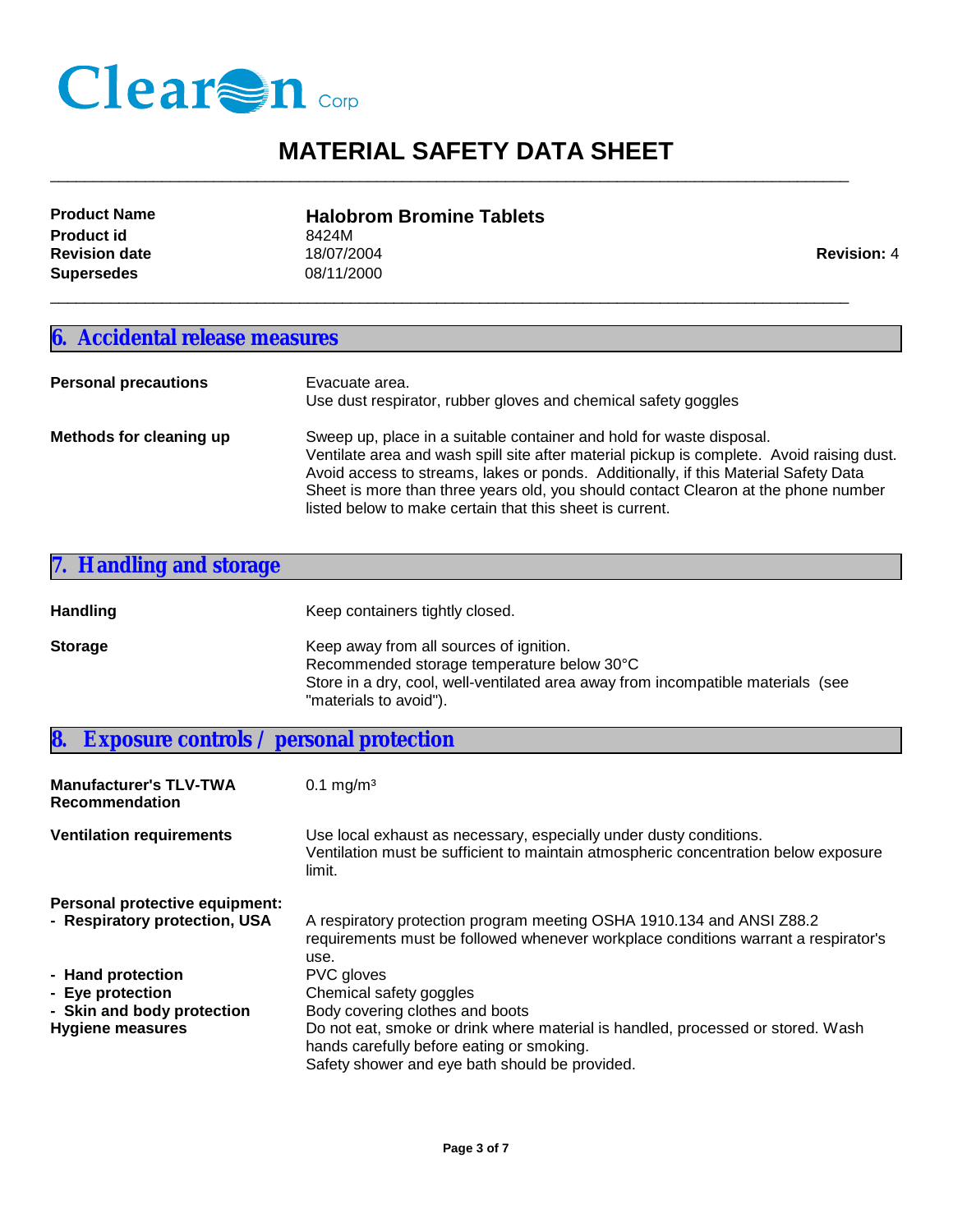

 $\_$  ,  $\_$  ,  $\_$  ,  $\_$  ,  $\_$  ,  $\_$  ,  $\_$  ,  $\_$  ,  $\_$  ,  $\_$  ,  $\_$  ,  $\_$  ,  $\_$  ,  $\_$  ,  $\_$  ,  $\_$  ,  $\_$  ,  $\_$  ,  $\_$  ,  $\_$  ,  $\_$  ,  $\_$  ,  $\_$  ,  $\_$  ,  $\_$  ,  $\_$  ,  $\_$  ,  $\_$  ,  $\_$  ,  $\_$  ,  $\_$  ,  $\_$  ,  $\_$  ,  $\_$  ,  $\_$  ,  $\_$  ,  $\_$  ,

\_\_\_\_\_\_\_\_\_\_\_\_\_\_\_\_\_\_\_\_\_\_\_\_\_\_\_\_\_\_\_\_\_\_\_\_\_\_\_\_\_\_\_\_\_\_\_\_\_\_\_\_\_\_\_\_\_\_\_\_\_\_\_\_\_\_\_\_\_\_\_\_\_\_\_\_\_\_\_\_\_\_\_\_\_\_\_\_\_\_\_\_\_

**Product id**<br>**Revision date** 6 (18/07/2004) **Supersedes** 08/11/2000 **Revision date** 18/07/2004 **Revision: 4 Revision: 4 Revision: 4** 

# **Product Name Halobrom Bromine Tablets**

#### **9. Physical and chemical properties**

| Appearance                       | White to off-white tablet with faint halogenous odour |
|----------------------------------|-------------------------------------------------------|
| <b>Melting point/range</b>       | Not applicable (decomposes)                           |
| <b>Boiling point/range</b>       | Not applicable                                        |
| Vapour pressure                  | $9.35x10(-3)$ Pa (25°C)                               |
| Vapor density                    | Not applicable under standard conditions              |
| Evaporation rate (ether=1)       | Not applicable under standard conditions              |
| Solubility:                      |                                                       |
| - Solubility in water            | 0.2 g/100ml at $25^{\circ}$ C                         |
| - Solubility in other solvents   | Benzene: 2.5 g/100g at 25°C                           |
| <b>Specific gravity</b>          | $1.8 - 2.0$                                           |
| <b>Decomposition temperature</b> | $>160^{\circ}$ C                                      |

#### **10. Stability and reactivity**

| <b>Stability</b><br><b>Materials to avoid</b>                | Stable under normal conditions<br>Oxidizing agents<br>Combustible organic materials<br><b>Bases</b> |
|--------------------------------------------------------------|-----------------------------------------------------------------------------------------------------|
| <b>Conditions to avoid</b><br><b>Hazardous decomposition</b> | Heating above decomposition temperature                                                             |
| products                                                     | HBr. Br <sub>2</sub> . HCI                                                                          |

#### **11. Toxicological information**

| <b>Acute toxicity:</b><br>- Rat oral LD50<br>- Rabbit dermal LD50<br>- Rat inhalation LC50<br>- Dermal irritation (rabbit)<br>- Dermal sensitization<br>--(guinea pig) | 1020 mg/kg<br>$>2000$ mg/kg<br>0.53 mg/l/4 hour (nose only)<br>Severe irritant<br>Mild sensitizer           |
|------------------------------------------------------------------------------------------------------------------------------------------------------------------------|-------------------------------------------------------------------------------------------------------------|
| <b>Chronic toxicity</b>                                                                                                                                                | Not available                                                                                               |
| <b>Mutagenicity</b>                                                                                                                                                    | Mutagenic by the Ames Test                                                                                  |
| Carcinogenicity                                                                                                                                                        | Not known to be a carcinogen.<br>Not classified by IARC.<br>Not included in NTP 10th Report on Carcinogens. |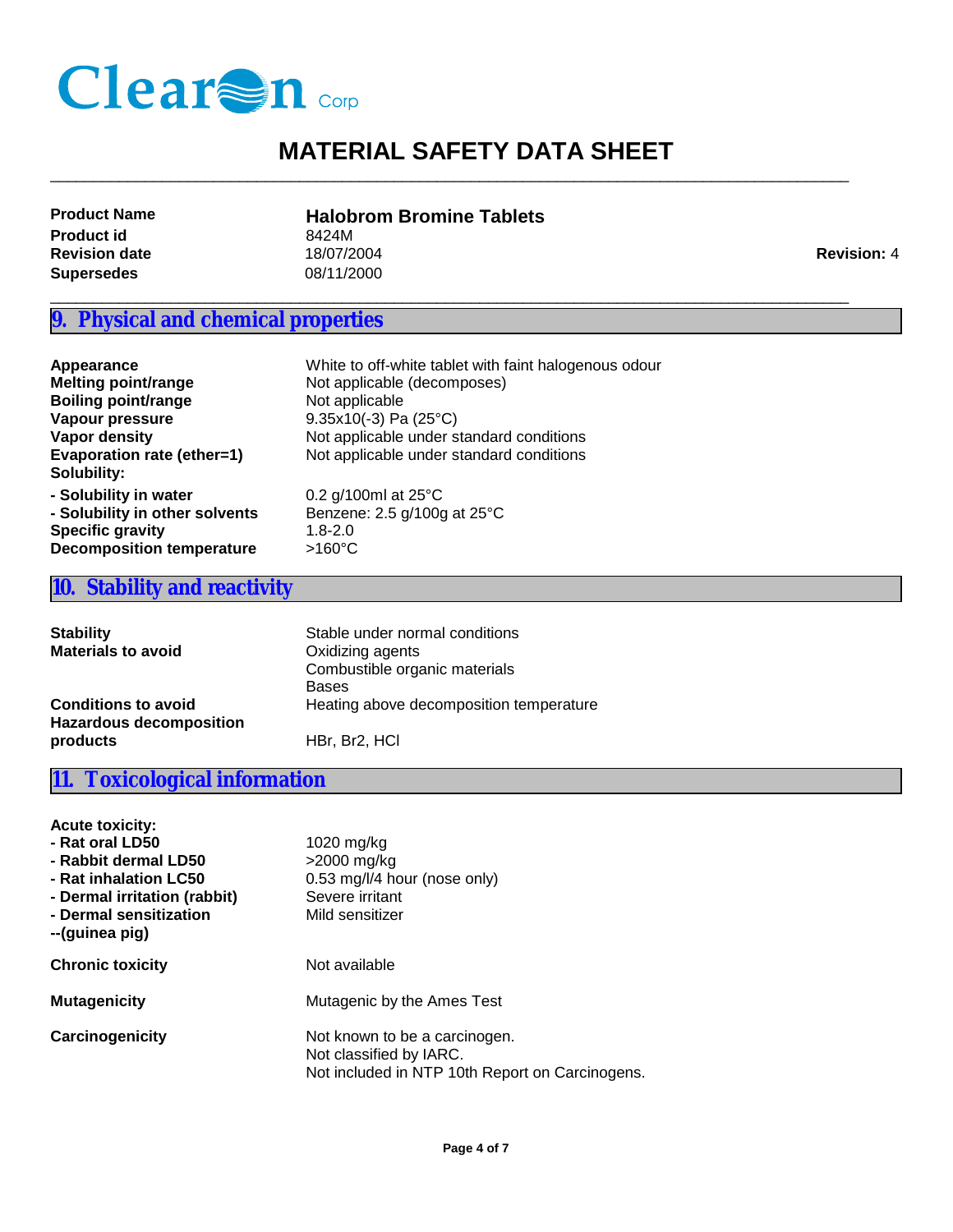

 $\_$  ,  $\_$  ,  $\_$  ,  $\_$  ,  $\_$  ,  $\_$  ,  $\_$  ,  $\_$  ,  $\_$  ,  $\_$  ,  $\_$  ,  $\_$  ,  $\_$  ,  $\_$  ,  $\_$  ,  $\_$  ,  $\_$  ,  $\_$  ,  $\_$  ,  $\_$  ,  $\_$  ,  $\_$  ,  $\_$  ,  $\_$  ,  $\_$  ,  $\_$  ,  $\_$  ,  $\_$  ,  $\_$  ,  $\_$  ,  $\_$  ,  $\_$  ,  $\_$  ,  $\_$  ,  $\_$  ,  $\_$  ,  $\_$  ,

\_\_\_\_\_\_\_\_\_\_\_\_\_\_\_\_\_\_\_\_\_\_\_\_\_\_\_\_\_\_\_\_\_\_\_\_\_\_\_\_\_\_\_\_\_\_\_\_\_\_\_\_\_\_\_\_\_\_\_\_\_\_\_\_\_\_\_\_\_\_\_\_\_\_\_\_\_\_\_\_\_\_\_\_\_\_\_\_\_\_\_\_\_

| <b>Product Name</b>  | <b>Halobrom Bromine Tablets</b> |                    |
|----------------------|---------------------------------|--------------------|
| <b>Product id</b>    | 8424M                           |                    |
| <b>Revision date</b> | 18/07/2004                      | <b>Revision: 4</b> |
| Supersedes           | 08/11/2000                      |                    |

## **12. Ecological information**

| Note:                                                          | The environmental toxicity data mentioned below are from studies conducted on the<br>active ingredient.                                                                                                                      |
|----------------------------------------------------------------|------------------------------------------------------------------------------------------------------------------------------------------------------------------------------------------------------------------------------|
| <b>Aquatic toxicity:</b>                                       |                                                                                                                                                                                                                              |
| - 96 Hour-LC50, Fish                                           | 1.2 mg/l (Eastern oyster, Acute flow through)<br>1.9 mg/l (Mysid shrimp, Acute flow through)<br>0.4 mg/l (Rainbow trout, Static)<br>0.46 mg/l (Bluegill sunfish, Static)<br>1.6 mg/l (Sheepshead minnow, Acute flow through) |
| -48 Hour-LC50, Daphnia magna                                   | $0.75$ mg/l (Static)                                                                                                                                                                                                         |
| <b>Avian toxicity:</b><br>- Oral LD50, Bobwhite quail          | 1839 mg/kg                                                                                                                                                                                                                   |
| - Dietary LC50, Mallard duck<br>- Dietary LC50, Bobwhite quail | $>5620$ ppm<br>>5620 ppm                                                                                                                                                                                                     |

#### **13. Disposal considerations**

**Waste disposal** Dispose of in approved landfill sites or an approved incinerator. Crush and bury empty containers. Avoid access to streams, lakes or ponds. Observe all federal, state and local environmental regulations when disposing of this material.

## **14. Transportation information**

| UN No.           | 1479                                                                                                                                                                |
|------------------|---------------------------------------------------------------------------------------------------------------------------------------------------------------------|
| DOT              | Proper shipping name: Oxidizing solid, n.o.s<br>Class: 5.1 - Oxidizing substances<br>Label: OXIDIZER (5.1)<br>Packing Group: II                                     |
| IMO              | Class: 5.1 - Oxidizing substances<br>Label: OXIDIZING AGENT (5.1)<br>Marking: MARINE POLLUTANT<br>Proper shipping name: Oxidizing solid, n.o.s<br>Packing Group: II |
| <b>ICAO/IATA</b> | Class: 5.1<br>Label: OXIDIZING AGENT (5.1)<br>Packing group: II                                                                                                     |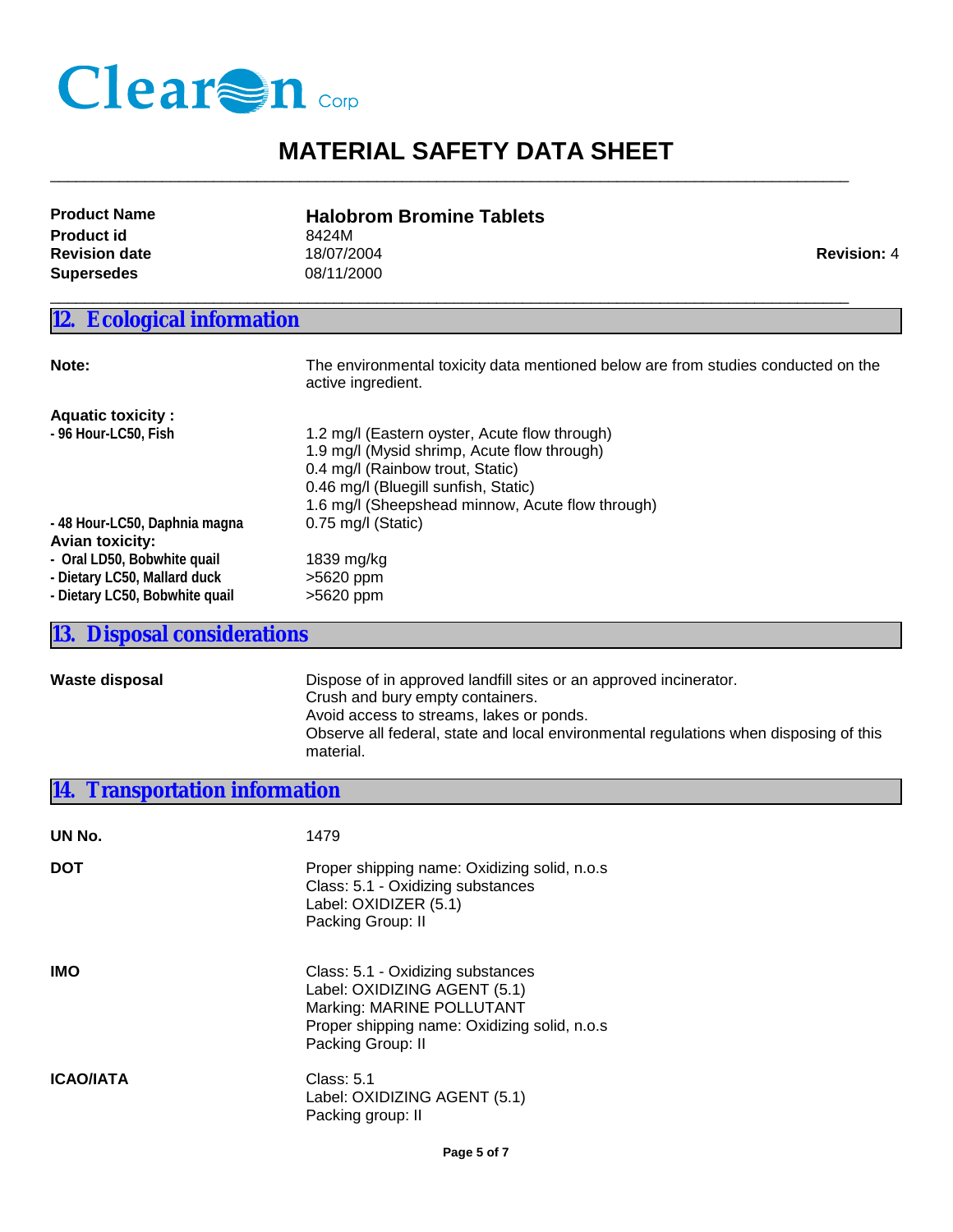

 $\_$  ,  $\_$  ,  $\_$  ,  $\_$  ,  $\_$  ,  $\_$  ,  $\_$  ,  $\_$  ,  $\_$  ,  $\_$  ,  $\_$  ,  $\_$  ,  $\_$  ,  $\_$  ,  $\_$  ,  $\_$  ,  $\_$  ,  $\_$  ,  $\_$  ,  $\_$  ,  $\_$  ,  $\_$  ,  $\_$  ,  $\_$  ,  $\_$  ,  $\_$  ,  $\_$  ,  $\_$  ,  $\_$  ,  $\_$  ,  $\_$  ,  $\_$  ,  $\_$  ,  $\_$  ,  $\_$  ,  $\_$  ,  $\_$  ,

\_\_\_\_\_\_\_\_\_\_\_\_\_\_\_\_\_\_\_\_\_\_\_\_\_\_\_\_\_\_\_\_\_\_\_\_\_\_\_\_\_\_\_\_\_\_\_\_\_\_\_\_\_\_\_\_\_\_\_\_\_\_\_\_\_\_\_\_\_\_\_\_\_\_\_\_\_\_\_\_\_\_\_\_\_\_\_\_\_\_\_\_\_

| <b>Product Name</b>  | <b>Halobrom Bromine Tablets</b> |                    |
|----------------------|---------------------------------|--------------------|
| <b>Product id</b>    | 8424M                           |                    |
| <b>Revision date</b> | 18/07/2004                      | <b>Revision: 4</b> |
| Supersedes           | 08/11/2000                      |                    |

#### **15. Regulatory information**

| <b>USA</b>                                                    | This product is subject to registration under FIFRA                                    |  |
|---------------------------------------------------------------|----------------------------------------------------------------------------------------|--|
| <b>EPCRA (SARA title III)</b><br>Sara (311, 312) hazard class | This product is categorized as an immediate health hazard, and fire physical hazard.   |  |
| <b>Sara 313</b>                                               | This product does not contain a chemical listed at or above de minimis concentrations. |  |
| Canada                                                        | Listed in DSL<br>The product is registered in Canada                                   |  |
| - EEC No.                                                     | 240-230-0                                                                              |  |
| <b>Japanese METI</b>                                          | <b>ENCS No.5-6368</b>                                                                  |  |
| <b>Australia</b>                                              | Listed in AICS                                                                         |  |
| South Korea                                                   | ECL Serial No.: KE-03634<br>Toxic chemical No.97-1-399                                 |  |
| <b>Philippines</b>                                            | Listed in PICCS                                                                        |  |

#### **16. Other information**

#### **This data sheet contains changes from the previous version in section(s)**

Product name,1, 2, 3, 7, 8,11,15

The information in this Material Safety Data Sheet should be provided to all who will use, handle, store, transport, or otherwise be exposed to this product.

This information has been prepared for the guidance of plant engineering, operations and management and for persons working with or handling this product.

Additionally, if this Material Safety Data Sheet is more than three years old, you should contact Clearon at the phone number listed below to make certain that this sheet is current.